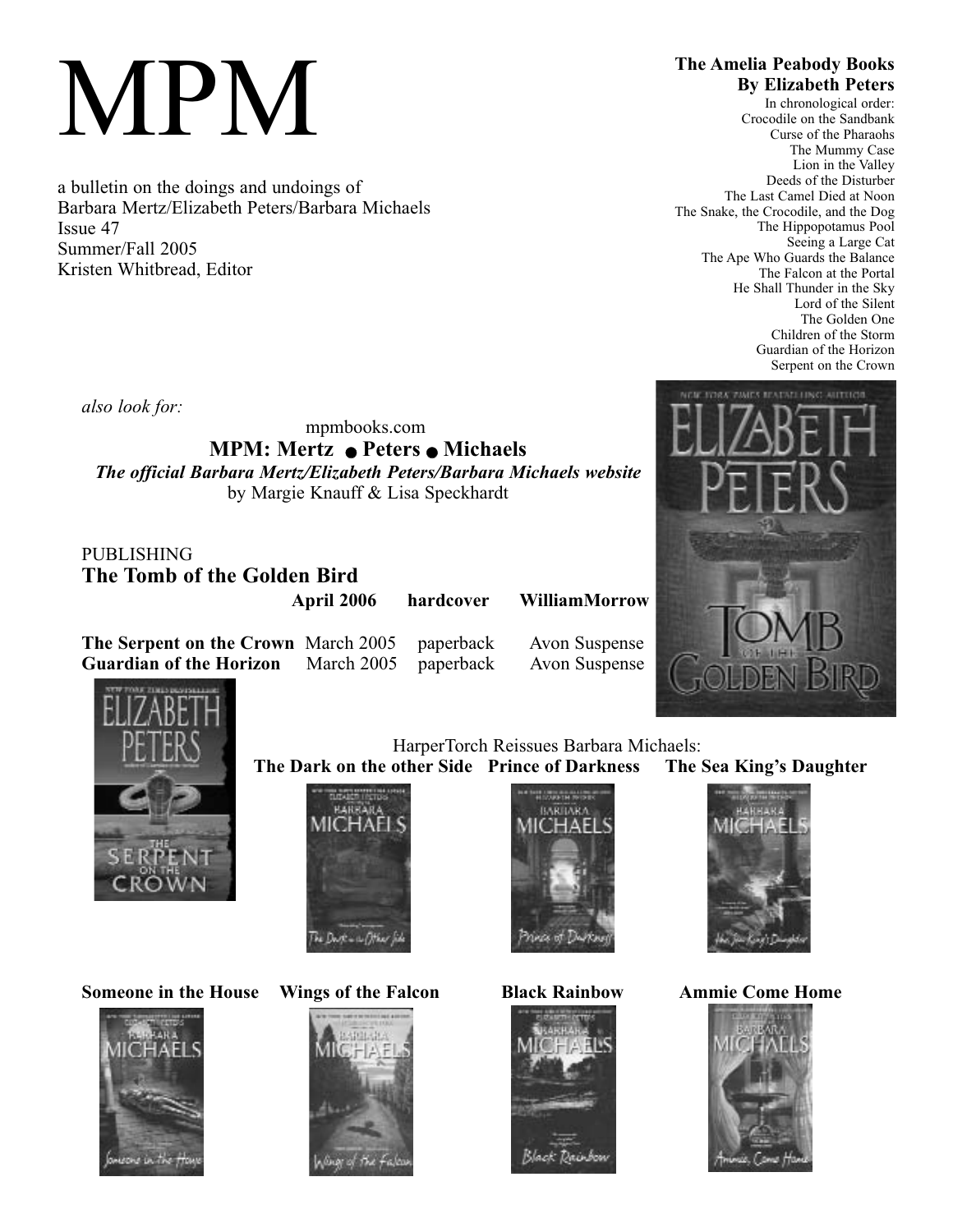Speeches and fruit should always be fresh.

Nikki Giovanni

## PUBLIC APPEARANCES

The exhibition "Excavating Egypt: Great Discoveries from the Petrie Museum of Egyptian Archaeology " is touring the United States and one of its venues is the Michael C Carlos Museum: Sunday, October 2, Michael C Carlos Museum 4pm " A Conversation with Elizabeth Peters" Emory University Tickets required and only available to 571 South Kilgo Circle members of the Carlos Museum or Atlanta, Georgia 30322 Friends of Emory University Libraries Call 404 727-0519 for membership and tickets http://carlos.emory.edu/COLLECTION

The treasure dug up is not gold, but history.

Petrie, 1886

THE PETRIE MUSEUM: A WORLD CLASS COLLECTION THAT NEEDS OUR HELP Jan Picton (MPM hopes you will join her in supporting this very important effort.)

As any reader of Amelia Peabody's journals recognizes:

If the name of any one man must be associated with modern excavation as the chief begetter of its principles and methods, it must be the name of Professor Sir W.M. Flinders Petrie. It was he…who first called the attention of modern excavators to the importance of 'unconsidered trifles' as means for the construction of the past…the broken earthenware of a people may be of far greater value than its most gigantic monuments.

(Baikie, *A Century of Excavation in the Land of the Pharaohs*)

In the back yard of one of the world's great universities, University College London, if you enter the two rooms over a boiler house that were once the stables of a furniture manufactory you will discover one of the world's greatest collections of Egyptian objects - the true 'treasures' excavated by William Matthew Flinders Petrie. Welcome to The Petrie Museum of Egyptian Archaeology.

The Petrie Museum is full of spectacular artifacts,which further stand as testimony to Petrie's belief in practical learning. The author and journalist Amelia Edwards bequeathed her collection of antiquities to UCL to which Petrie added his own, as the basis for a working museum and teaching collection. The 80,000 objects, many from documented excavations, cover every period of life in the Nile Valley. In addition, the collection is full of 'firsts': the first known monumental sculpture; a fragment of the first calendar; the oldest gynaecological papyrus, and some of the earliest metal and linen found in Egypt. The museum also houses a substantial archive of notebooks, diaries, correspondence, photographs and historic watercolours relating to the collection. A fully- illustrated catalogue of the entire collection is now searchable on the museum's website (www.petrie.ucl.ac.uk). Further online resources include Digital Egypt for Universities, a 3000-page website setting the collections in context (www.digitalegypt.ucl.ac.uk).

The collection desperately needs a new home. On its current site structural problems such as leaks in the roof, lack of environmental controls and blocked drains have caused serious damage to the collection in the past and continue to threaten its preservation. There is now an opportunity to re-house the museum in a purpose-built space. The dramatic new galleries will be designed to encourage debate and discussion. Visitors will be able to see conservation, research and teaching taking place, through windows in the displays, with talks and demonstrations as befits a university museum. ThePetrie Museum needs your help to make these plans a reality; to share the treasure - and the learning - that is Petrie's legacy.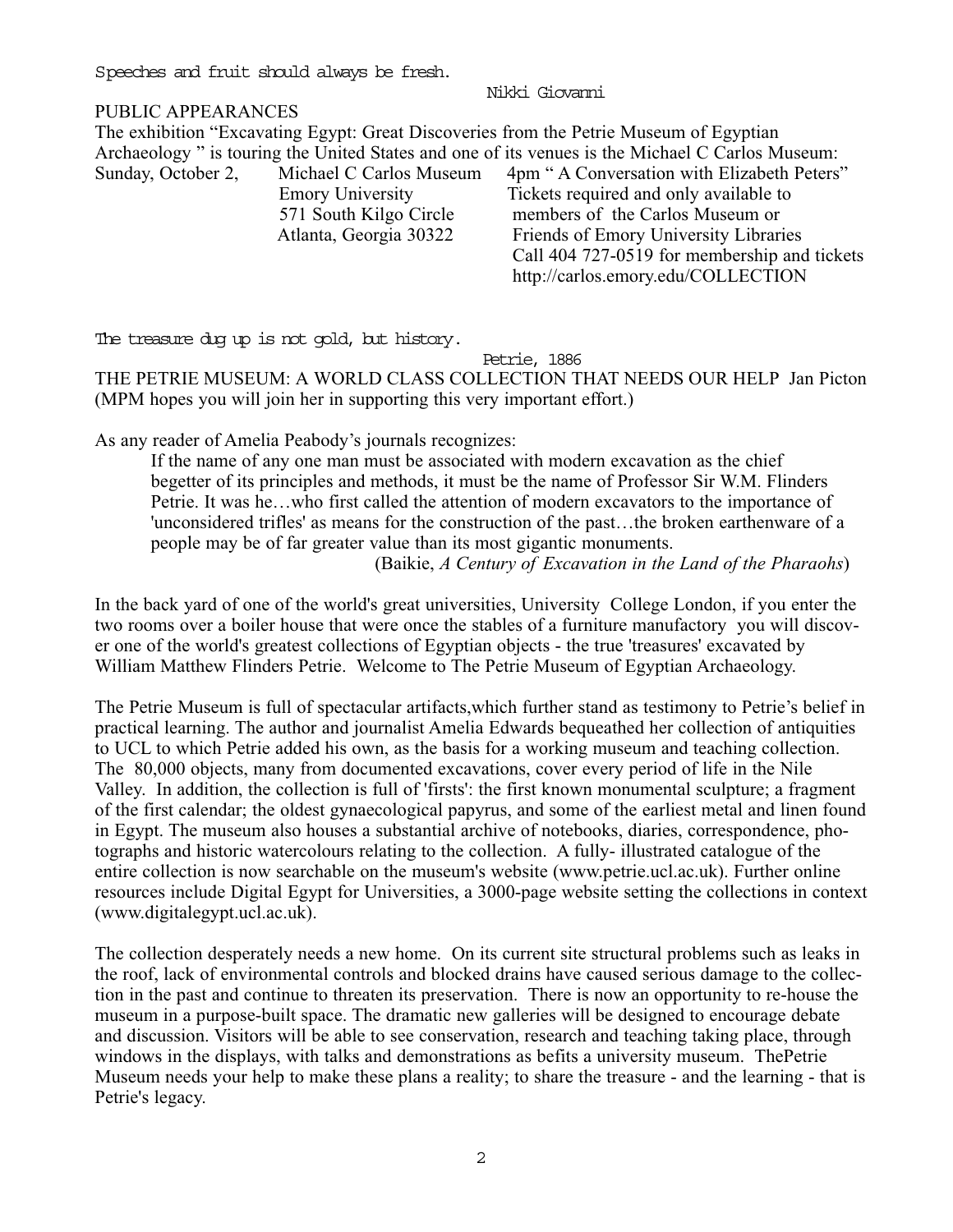If you can help the museum please contact:

Sally MacDonald, Director, Petrie Museum, UCL, Malet Place, London WC1E 6BT. Telephone +44 20 7679 2825 (fax 2886). Email:sally.macdonald@ucl.ac.uk. There are naming opportunities associated with substantial donations, but all help, whatever the size of the donation, will make a huge difference to the future of an internationally important collection. (US supporters can make tax deductible gifts through University College London Friends and Alumni Association, UCLFAA Inc).For more information about the museum and how to visit see www.petrie.ucl.ac.uk or send for a brochure. For information about the work of the Friends of the Petrie Museum, visit their website: www.ucl.ac.uk/FriendsofPetrie.com

### Jan Picton

Secretary, Friends of the Petrie Museum (Friends Voicemail: 020 7679 2369) H.R.A. Institute of Archaeology, UCL., Sessional lecturer, Egypt and the Ancient Near East **For the full version of this article accompanied by photos log on to www.mpmbooks.com**

Politeness may be nothing but veneering, but a veneered slab has the advantage of being without splinters.

Mary Wilson Little, A Paragrapher's Reveries

### MPM

Many thanks for the nice notes you sent with your requests to renew your newsletter subscriptions. Some of you offered to send money, but we don't want that; your appreciation is reward enough.

In case you wonder why we cull the list from time to time, it's because bulk mail isn't returned or forwarded. Some people neglect to notify us of changes of address and others prefer to read the newsletter online. The newsletter is a joint enterprise, and although Kristen is too modest to say so, I think it is one of the best.

Most of the letters I receive cause me to purr and preen myself. But a few, I admit, put me on the defensive. We pride ourselves on our accuracy. Kristen and I spend hours checking out such arcane subjects as medical education for women and the origin of the safety razor. But we don't claim (or aspire) to be experts on every possible subject. We make mistakes now and then. We don't mind being reminded of this unpalatable fact, but unless the mistake is more than a momentary lapse we really don't give a curse.

A particular type of letter that makes me walk around the house talking to myself is the one that essentially complains because I haven't written a different book. Please, for the sake of Kristen's nerves, spare me comments such as "I wish you'd keep Amelia and Emerson from getting older," or "Can't you get rid of those obnoxious children?" or "Why wasn't David in this book?" One man's meat is another man's poison, as Amelia would say; the characters you dislike are adored by other readers, and vice versa. I can't use all your favorite characters in every book; there are too many of them. Their presence or absence is dictated by the exigencies of the plot. Unlike some mystery series, which are more or less static, time passes in mine. The characters must age. Can you imagine Ramses remaining ten years old through World War I and the discovery of Tutankhamon's tomb? ( KDW: Can you imagine Amelia's nerves with a forever-young Ramses? She would have been institutionalized long since!)

I enjoy the letters from young people who want to be writers and/or Egyptologists and I'm flattered that sometimes they choose to consult me; however, it's been over fifty years (God help me!) since I studied Egyptology and for obvious reasons I'm not up to date on current requirements. It's been almost that long since I had to find an agent or a publisher. While I cannot offer any useful advice on either of these careers, writing or archaeology, I always suggest that these questioners do their research at libraries, in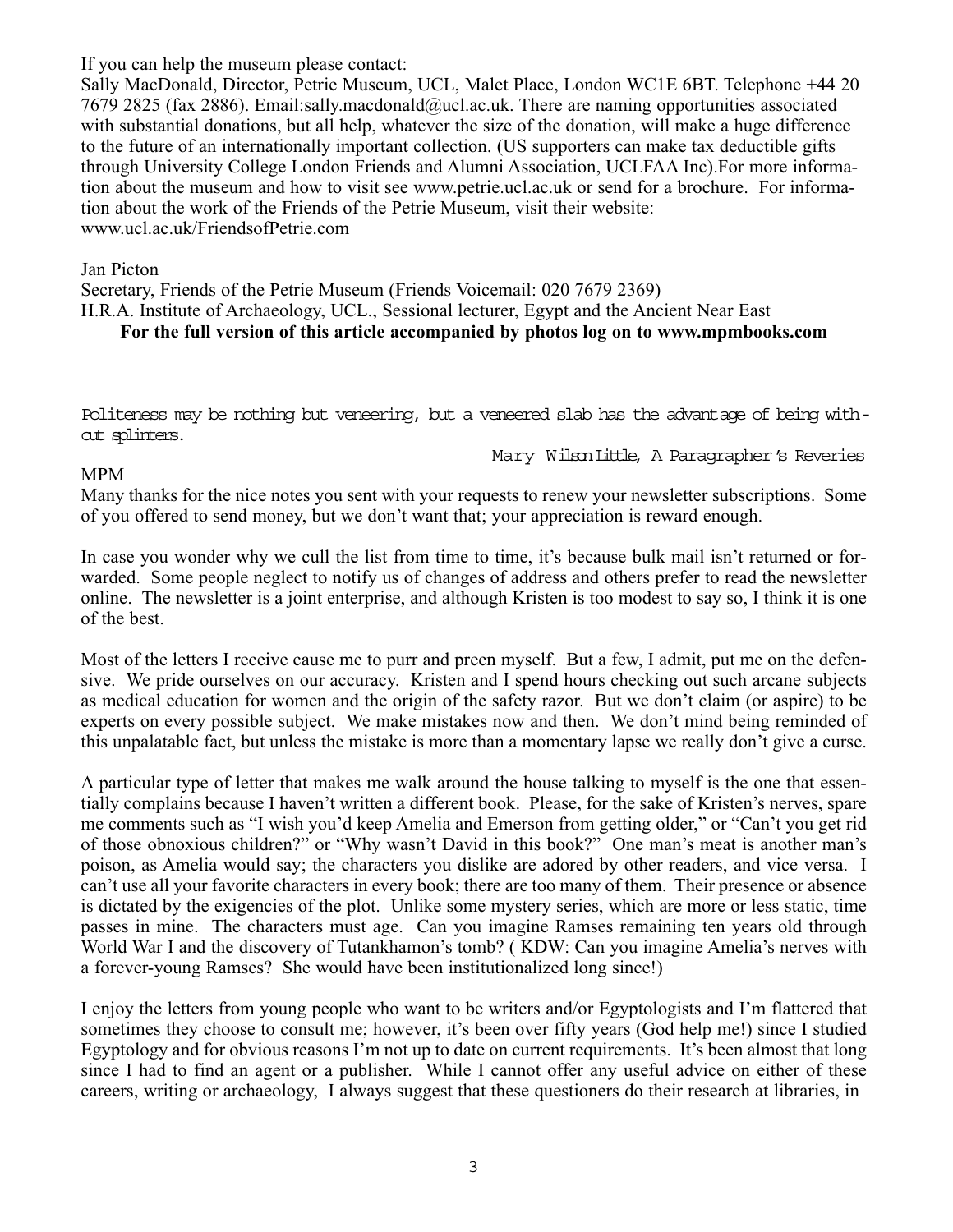specialized periodicals such as KMT and The Writer, through the departments at their local university or college, and on the internet. Such research takes time and effort, an excellent beginning to pursuing either of these most demanding of professions!

As for questions which deal with how to write. I don't know how. I just do it. If there are tricks and shortcuts, I wish someone would tell me what they are! Unfortunately, as no one has seen fit to do so, I will return now to writing **Tomb of the Golden Bird**...

Best wishes to all my correspondents and good luck in all of your endeavors, whatever they might be!

Barbara

I want books written out of a brain and heart and soul crowded and vital with Life, spelled with a big L. I want poetry bursting with passion. I don't care a hang for the "verbal felicities." They'll do for the fringe, but I want the garment to warm me first.

## Gertrude Atherton, The Aristocrats

From Carol Zanoni: In discussing **Serpent**, several of us from the amelia@yahoogroups.com were profoundly disappointed to read that Ramses violated his promise to Nefret. With deliberation, he did not tell Nefret he was going to meet with Harriett - in her hotel room. Yet, he kept his promise to Harriett not to tell anyone. His omission exposed Nefret to public embarrassment and ridicule, and he knew it. Ramses behaved as a less than chivalrous and devoted spouse, uncharacteristic of him. Additionally, Nefret responded uncharacteristically. We expected her to be justifiably angry because of the potential danger to him; yet, she merely laughed.

MPM As Amelia's journals make clear, Ramses is no Sir Galahad (a boring character, in my opinion) but a man with normal urges and weaknesses. He's never even been tempted to be unfaithful to his wife, however, and she knows that. Like a sensible and loving wife she doesn't take his occasional misdemeanors seriously.

From Adele Graham: We would love to hear your opinion of Joann Fletcher's theories about Nefertiti, the murder of King Tutankhamen and other shockers from the tabloid TV school of Egyptology.

MPM In a nutshell - Fletcher is wrong, and I've never believed Tutankhamon was murdered. (Turns out he didn't have a hole in his cranium, which I have maintained all along. Ha!)

From Shawna McAllister: Do Emerson's views on the body in KV55 reflect your own or just the opinion of the times? There is also a really interesting theory...that Smenkhare and Nefertiti were one and the same..... Akhenaton was completely devoted to his wife, so it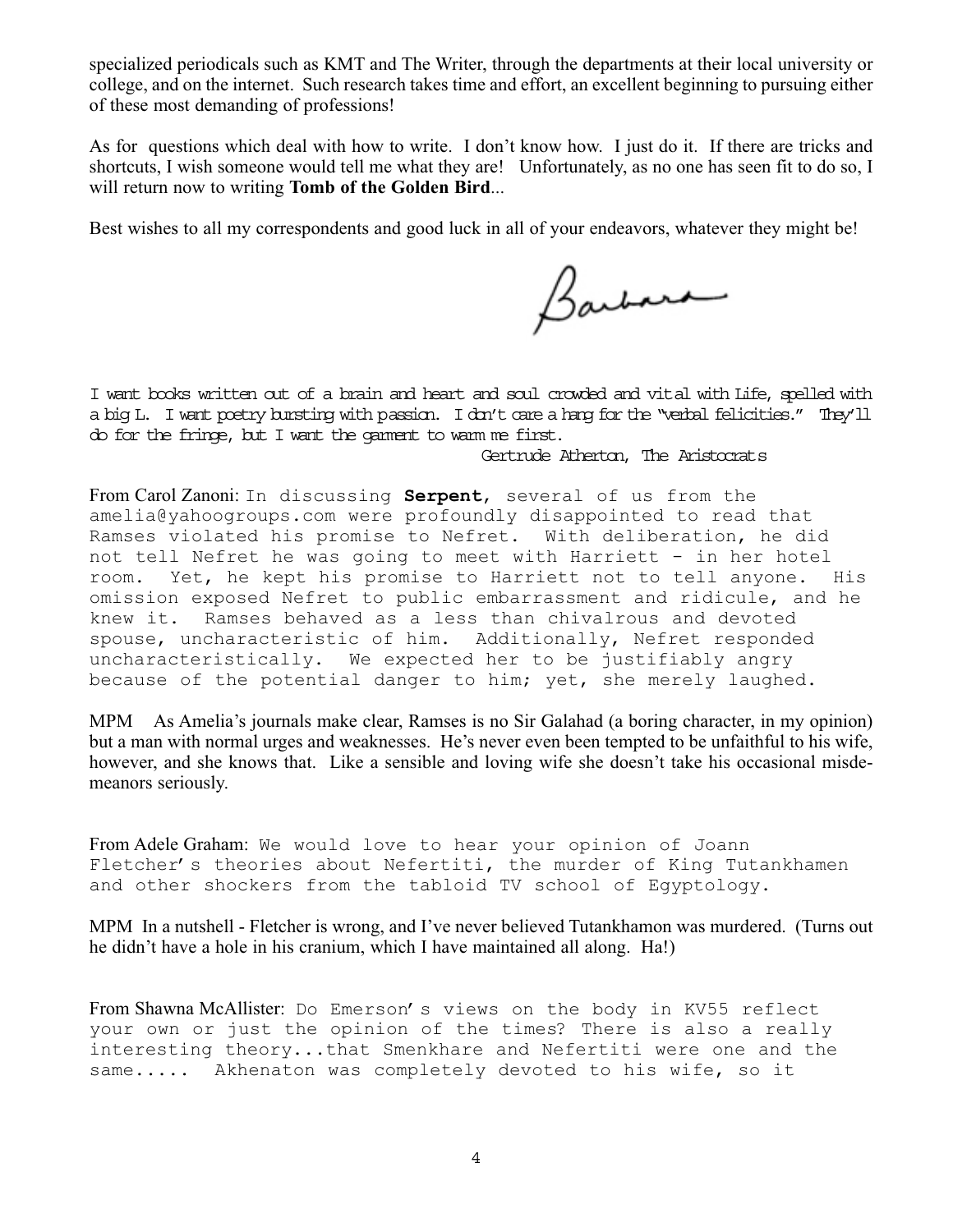doesn't make sense that she fell out of favor. She vanishes halfway through his reign... then Smenkhare shows up, full of Akhenaten's favor, and gets handed Nefertiti's throne name. There's supposedly a statue that shows them kissing, but I've also heard that it's supposed to be Akhenaten and one of his daughters.

MPM I've always believed (like Emerson) that the body in KV55 was Smenkhare (see **Temples, Tombs and Hieroglyphs**). Some evidence suggests that Nefertiti was Akhenaton's coregent, under a male name, but that is unproven. I do not believe she and Smenkhare were one and the same. The statue to which you refer was interpreted as (oh, horror!) evidence of a homosexual relationship by prurient Victorian scholars. This idea has been discarded.

From Chris Wallace: I read a quotation from Canadian Suffragette and writer Nellie McClung "I have come to realize one person cannot turn the world upside down, but we can give it a few whacks on the right side." I thought there should be a parasol involved.

MPM Amelia would certainly agree with that quote.

Also from Chris Wallace: Just who did journalist Kevin O'Connell marry? After all those blighted romances, I am awfully curious.

MPM Kevin's nuptials occurred during one of the "lost years," which I may get around to editing one day. I assure you, he's very happy.

From Lynne Matheny: Is it Charla or Carla? In **Children of the Storm**, the twin is called "Charla." In **Serpent on the Crown**, she is "Carla". Just wondering-

KDW One of many asking this question... I'm sure the Emersons adjusted nicknames from year to year as parents and grandparents are wont to do. My own children's names have gone through upwards of a dozen or more incarnations over the years. I suppose Ms. Peters, the editor of Mrs. Emerson's journals, overlooked the opportunity to footnote this change.<sup>1</sup>

<sup>1</sup>Although footnotes do give the impression of pomposity, don't you think?

Sue Fellman Jacob echoes a familiar refrain: I'm an avid reader of your Amelia Peabody stories, but I do miss the Vicki Bliss series. Any hope you might do one of those?!

MPM I'd like to do another Vicky some day, but the decision rests in part on my publisher. Stay tuned!